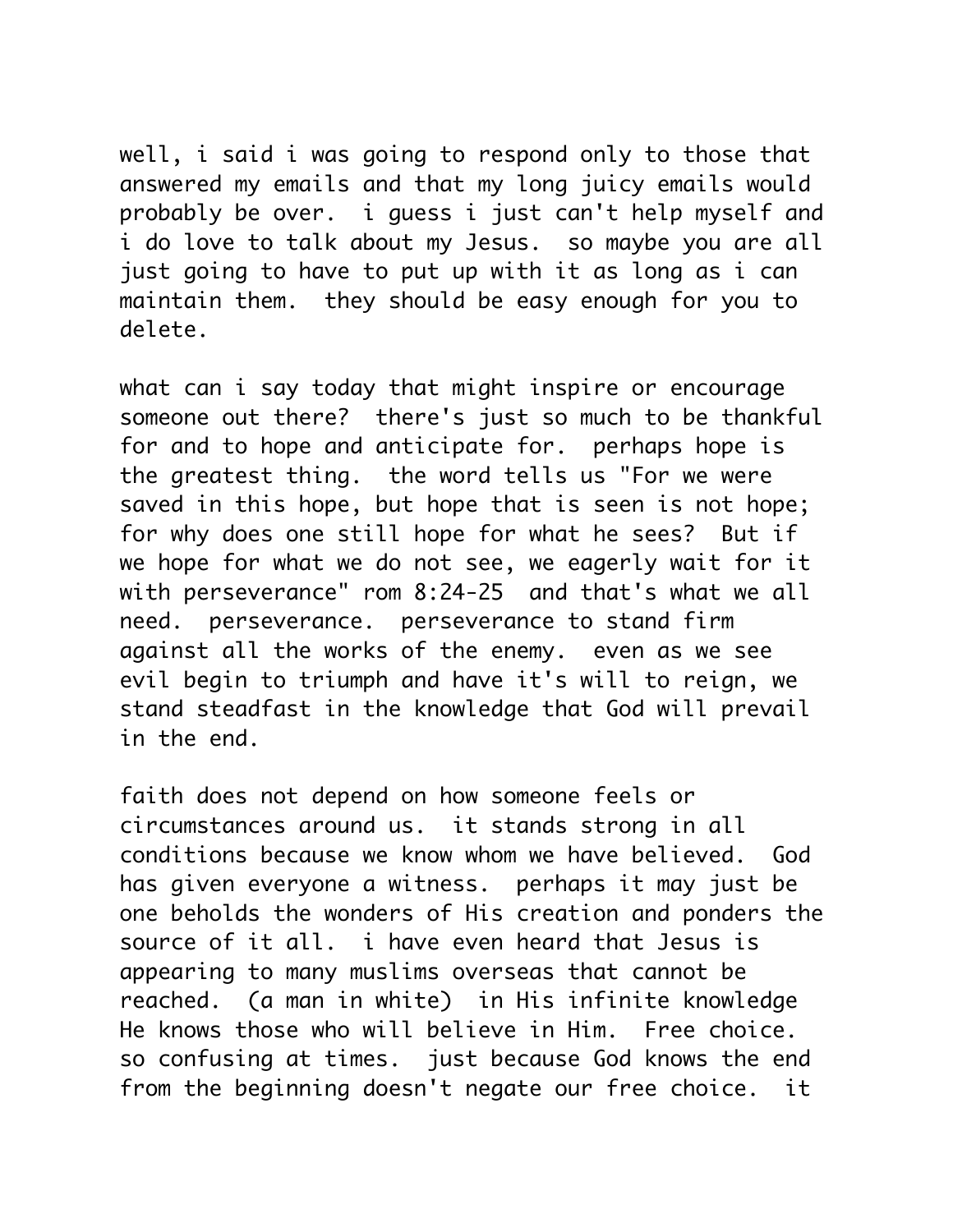is still is left up to each person to believe or not. the word talks about the chosen. when you are called and accept, you become the chosen.

there has been much debate about whether or not on could lose there salvation. the old once saved, always saved. i just cannot believe that. each individual has the choice of walking away from God or not. just because someone once confessed a belief in Jesus does not mean the can go on their merry way in sin. if one is not feeling the conviction of the Holy Spirit and responding, then they need to deeply examine their salvation. although Jesus is very forgiving, i think judgment might be stricter than any of us have imagined. the word says "Many will say to Me in that day, 'Lord, Lord, have we not prophesied in Your name, cast out demons in Your name, and done many wonders in Your name?' And then I will declare to them, 'I never knew you; depart from Me, you who practice lawlessness!'" matt 7:22-24 that sounds strict to me. and the word prophesies a great "falling away".

i know we all fall short in so many ways. things we've done or should have done. that's where that "liquid love" and grace comes in. it is more than enough to cover any of our failings so that no one can snatch us out of His hand. one just needs to know our complete dependence on Him. as we grow in Him, just as babies grow, our shortcomings should become less. but never our need. we all must abide in Him to bear fruit. He is the root that feeds us and allows us to flourish. until then, we are told "Let us therefore come boldly to the throne of grace, that we may obtain mercy and find grace to help in time of need." heb 4:16 we are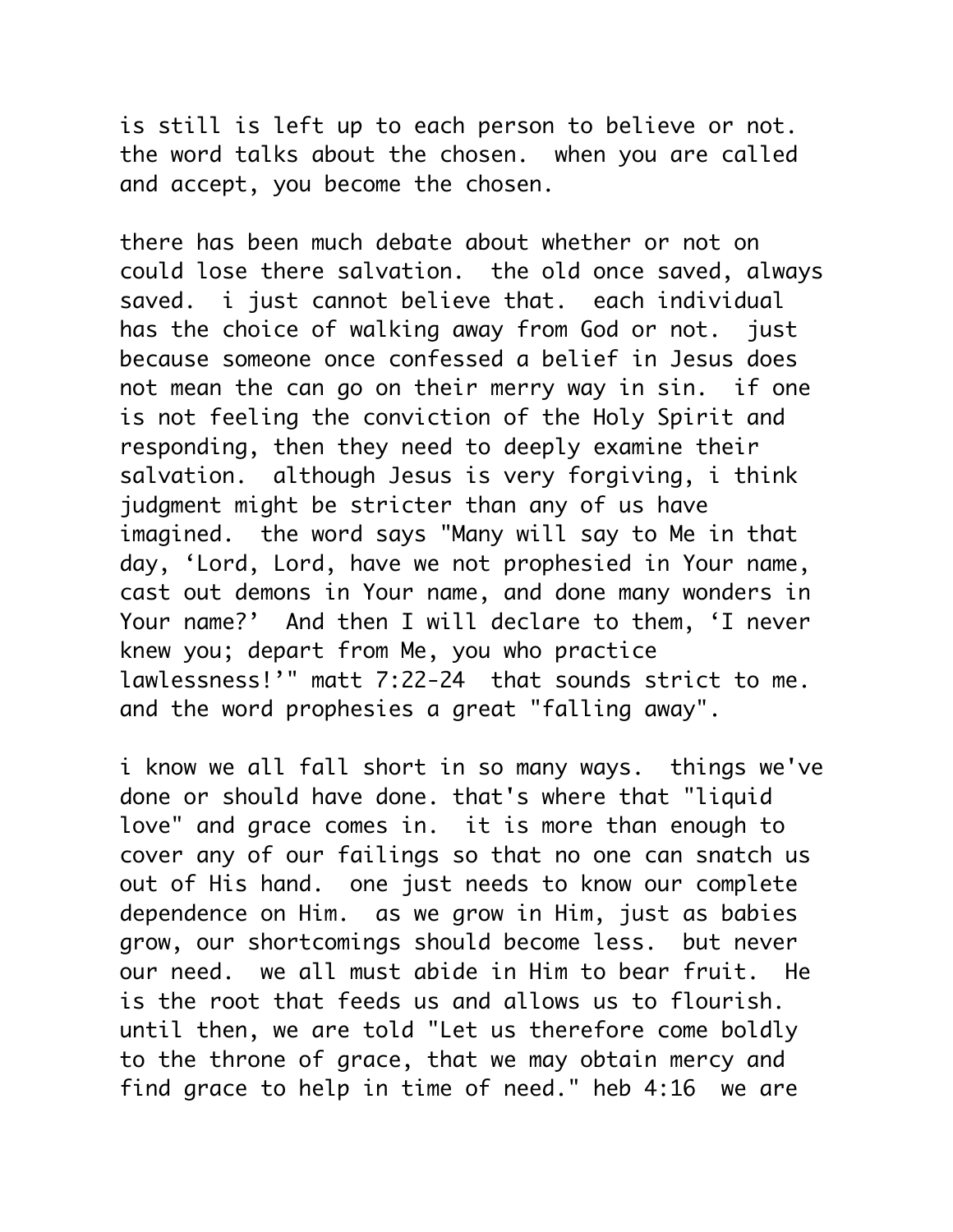complete in Him when we claim the blood.

the end times are upon us. i really believe that. even though my desire is to escape and be with Him, wouldn't it be wonderful to experience the rapture? i know there is much controversy about that too. i often wonder why God left it so much a mystery. i suppose He in His wisdom ordained it. be we are told "To those who eagerly wait for Him He will appear a second time, apart from sin, for salvation." heb 9:28 why would anyone have to look for Him if he appears in the sky so that all may see? that means to get ready and stay ready. i believe the five virgins who ran out of oil were saved but they weren't ready and watching. perhaps they will be saved in the tribulation if they endure. enduring to the end won't be easy then.

i really believe we are living in the end times. this is the greatest, most significant time to be alive since He walked the earth. i know many scoff and are saying ""Where is the promise of His coming? For since the fathers fell asleep, all things continue as they were from the beginning of creation." 2 pet 3:4 even now new revelations and hidden knowledge are being revealed that was sealed up. at least to those who are open to it. i urge everyone not to be bound by customs and traditions of men. search the word for yourself be established in your own beliefs. not what any man says. whatever is not of faith is sin. we all need to listen to the Holy Spirit. that friend that sticks closer than a brother and leads into all truth. the comforter. Jesus promised Him.

indeed the way is narrow but He gives us guide rails to